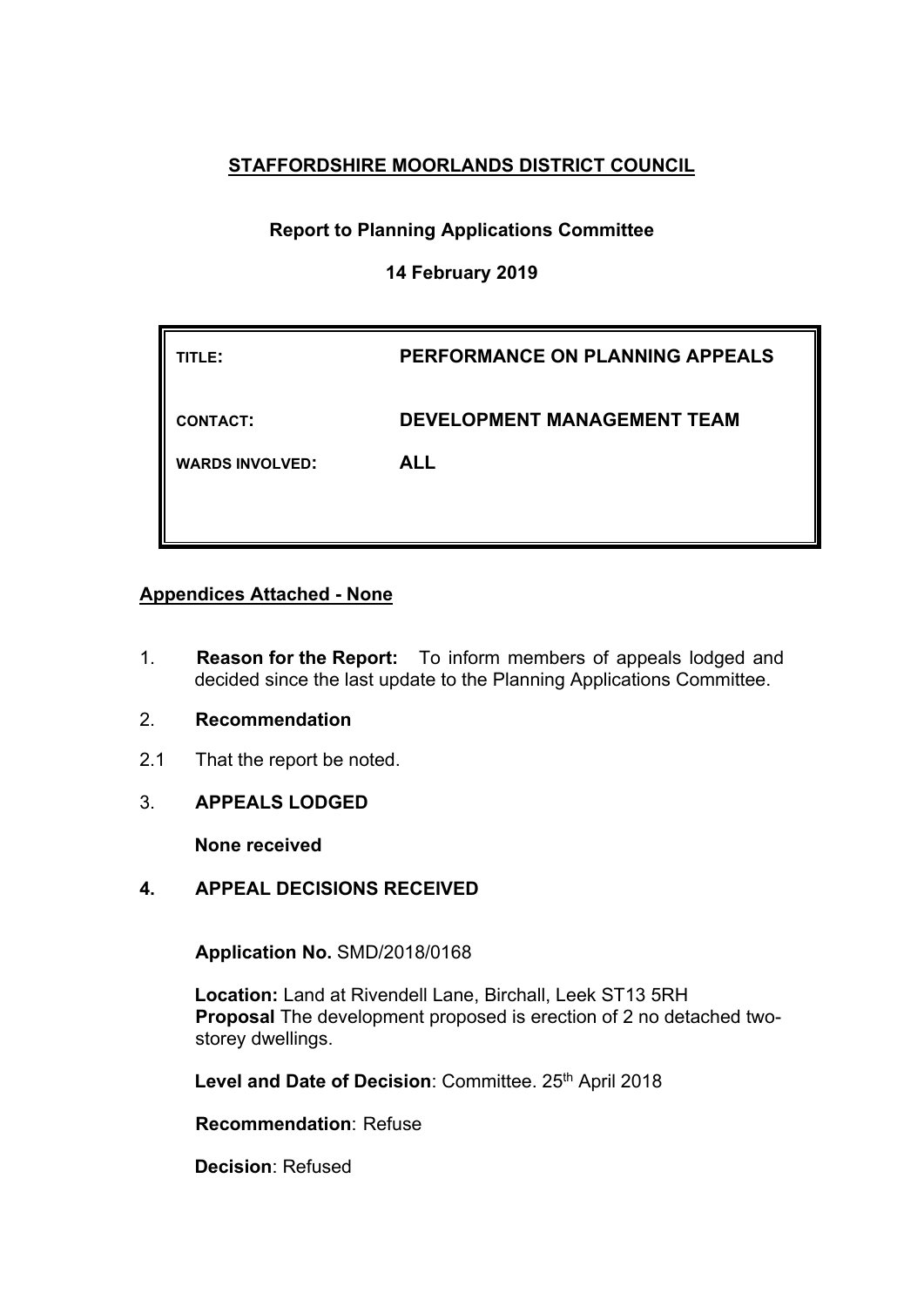**Appeal Decision and Date**: Dismissed 28th January 2019

**Method of Decision**: Written Representations

**Major / minor:** Minor

**Inspector:** Eileen Griffin LLB Hons **Costs awarded:** No

#### **Main Issues:**

The main issue is the effect of the appeal proposal on the character and appearance of the area.

#### **Conclusions:**

The Inspector concluded:

- The overall ridge height of the dwelling would be approximately 9.5metres and with a width of approximately 13 metres, it would appear as an overly dominant feature in a location where the houses are largely designed to blend in with the mature hedging and planting.
- Other properties do not have the same elevated prominent location at the junction of the lanes.
- Whilst the ground levels would be lowered by a small amount, the height of the proposed new dwelling in combination with the elevated location would appear extremely prominent. The view from the front on Birchall Lane would be of a number of discordant features of different levels including a prominent chimney feature and the partial split level arrangement. There would be limited garden space due to the layout and the hardstanding, parking and turning area which would result in hard features in an otherwise green landscape.
- Whilst the appellant has referred to the provision of landscaping, it would inevitably take several years for any new planting to resemble the mature vegetation that is currently prevalent on Birchall Lane.
- I consider that the combination of plots 1 and 2 with the current design and siting of Plot 1 would amount to an over intensive development, inconsistent with the spacious character of the surrounding area
- I therefore conclude that the appeal proposal which includes plots 1and 2 would be harmful to the character and appearance of the area. It would conflict with Policy DC1 of the Staffordshire Moorlands Core Strategy Development Plan Document (26th March 2014) (the Core Strategy)which states amongst other things that new development should be of high quality, add value to the local area, and be designed to respect the site and its surroundings. It would also conflict with the principles of chapter 12 "Achieving well-designed places" of the Framework".

### **Officer Comment:**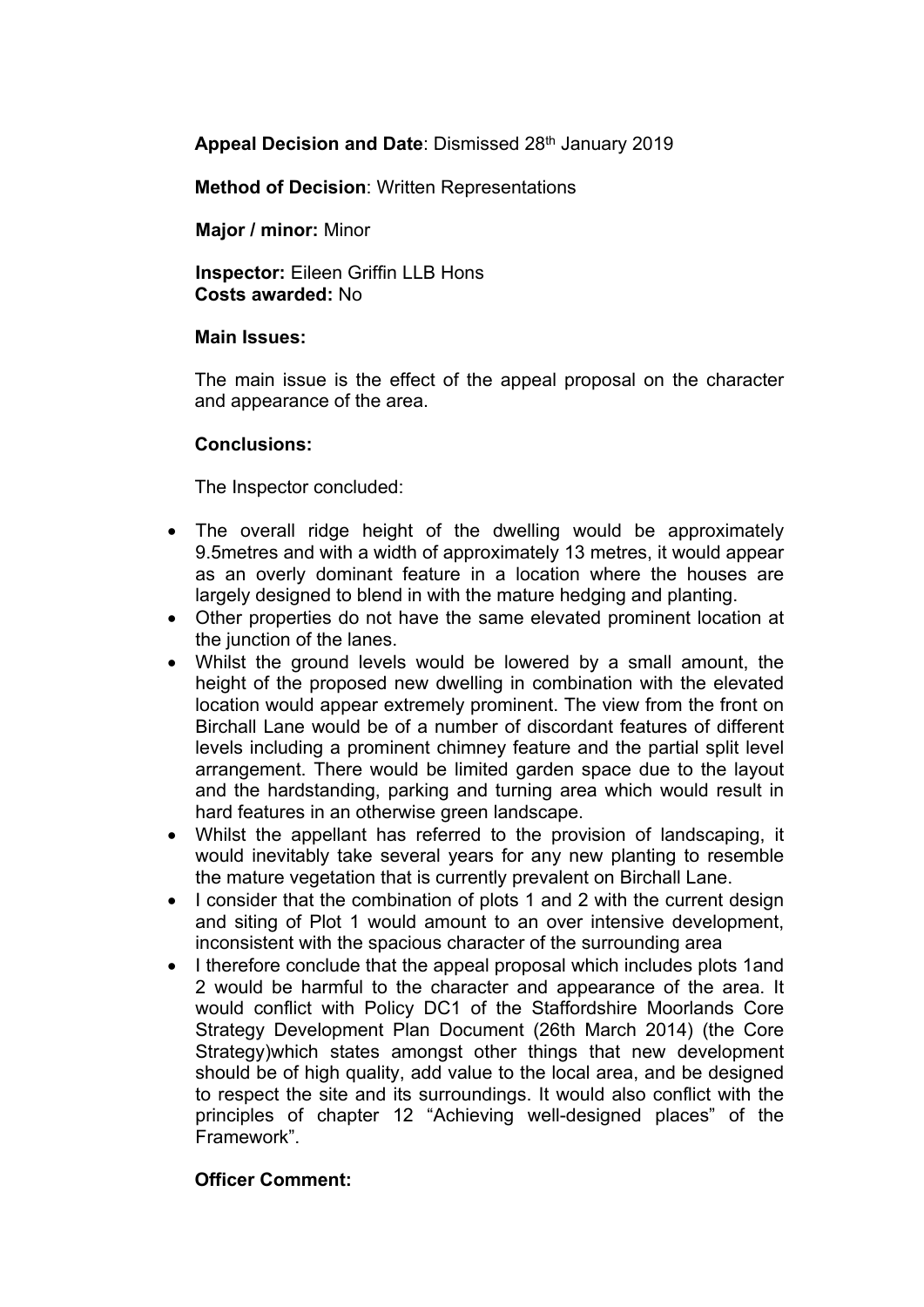• This is a good decision for the Council and it is encouraging that the Inspector has supported the Council in seeking to protect the character and appearance of our area and seeking high standards of design in new development.

#### **Application No.** SMD/2018/0381

**Location:** Coltslow Farm, Stanley Moss Lane, Stockton Brook, Staffordshire, ST9 9LH.

**Proposal** Outline permission with details of access, appearance, layout and scale (other matters reserved) for demolition of existing buildings and their replacement with a detached dwelling.

**Level and Date of Decision**: Delegated 13th August 2018.

**Recommendation**: Refuse

**Decision**: Refused

**Appeal Decision and Date**: Dismissed 20 December 2018

**Method of Decision**: Written Representations

**Major / minor:** Minor

**Inspector:** Andrew McGlone BSc MCD MRTPI **Costs awarded:** No

#### **Main Issues:**

The main issues are: (i) whether the proposal comprises inappropriate development, having regard to the Green Belt policies of the development plan and the Framework; (ii) the effect of the proposal on the character and appearance of the appeal site and the Stanley Conservation Area (SCA); and (iii) if the development is inappropriate, whether the harm by reason of inappropriateness, and any other harm, is clearly outweighed by other considerations so as to amount to the very special circumstances required to justify the proposal.

#### **Conclusions:**

The Inspector concluded:

• Parts of the site are occupied by various buildings, a gravelled access track and a yard. The latter is not precisely defined, but collectively these form previously developed land. Other parts of the appeal site are greenfield. The proposed dwelling would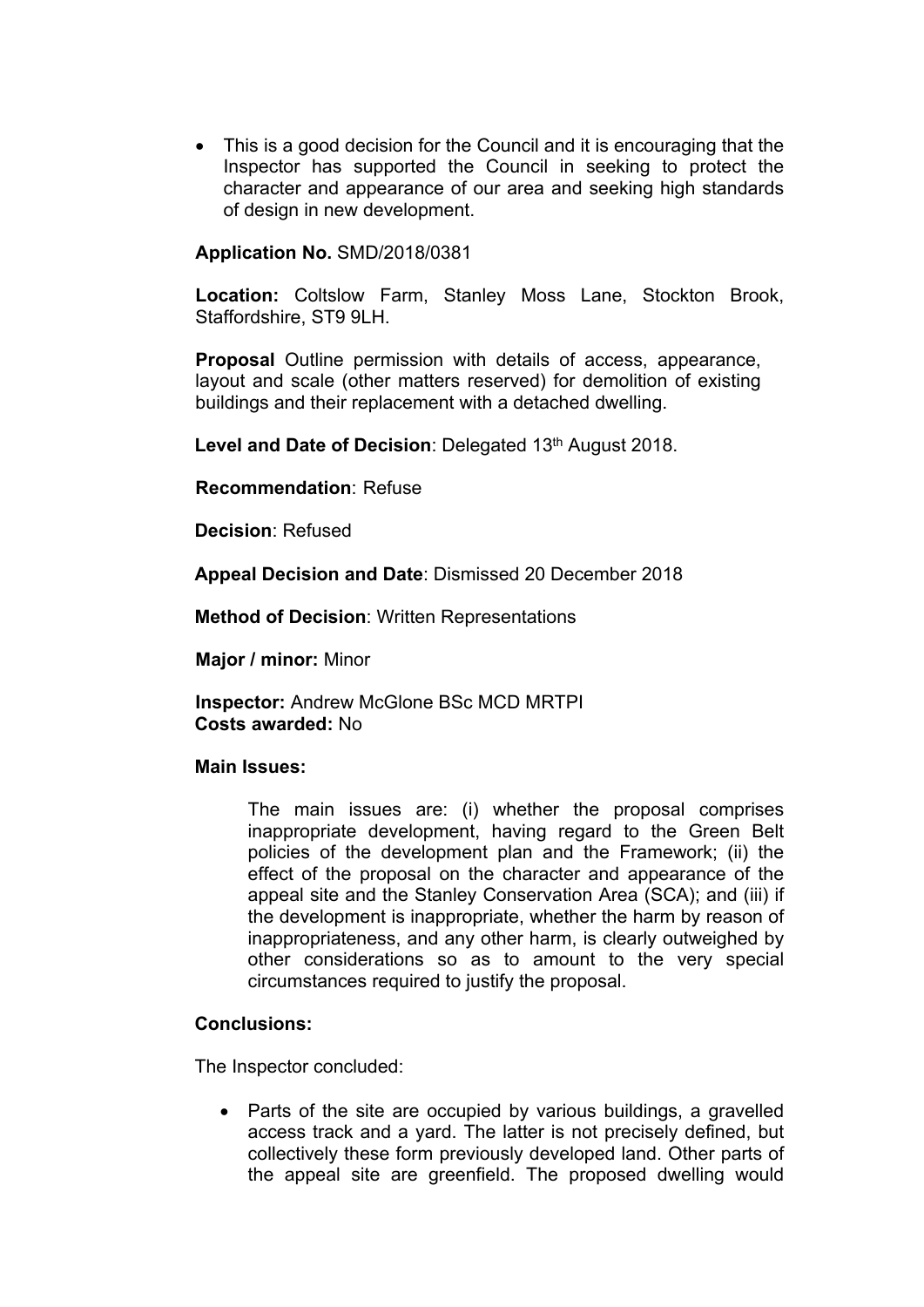appear to straddle greenfield and previously developed land. However, if I am incorrect, and the proposed dwelling is wholly on previously developed land, then consideration needs to be given to whether the proposed dwelling would have a greater impact on the openness of the Green Belt than the existing development. Volumetric calculations have been provided by the appellant with a view to demonstrating this

- he volume of the proposed dwelling would exceed the collective volume of existing buildings within the site edged red. Thus, even with some of the land returned to a greenfield state, the appeal scheme is inappropriate development which is, by definition, harmful to the Green Belt and should not be approved except in very special circumstances
- I consider that the proposed dwelling would broadly reflect the character and appearance of the area.
- The proposal amounts to inappropriate development in the Green Belt, and the appeal scheme would also result in a loss of openness of the Green Belt. These are harmful effects by definition that I attach substantial weight as required by Framework paragraph 144. Consequently, the proposal creates a clear conflict with the environmental role of sustainable development.
- Harm would not be caused to the character and appearance of the area. I have considered matters put before me in favour of the scheme, however I conclude that these other considerations taken together do not clearly outweigh the harm that I have identified. Thus, the very special circumstances necessary to justify the development do not exist, and the application of policies in the Framework that protect areas or assets of particular importance provide a clear reason for refusing the development proposed.

### **Officer Comment:**

• This is another very useful decision which supports the strong line which the Council has been taking in its defence of the Green Belt and also is of assistance in the interpretation of what constitutes redevelopment of previously developed land in the Green Belt.

**Application No.** SMD/2017/0816

**Location:** The Raddle Inn, Quarry Bank, Hollington, ST10 4HQ.

**Proposal** 'alterations and extension at The Raddle Inn and erection of 3 Holiday Lodges.

**Level and Date of Decision: Committee 26th January 2018** 

**Recommendation**: Refuse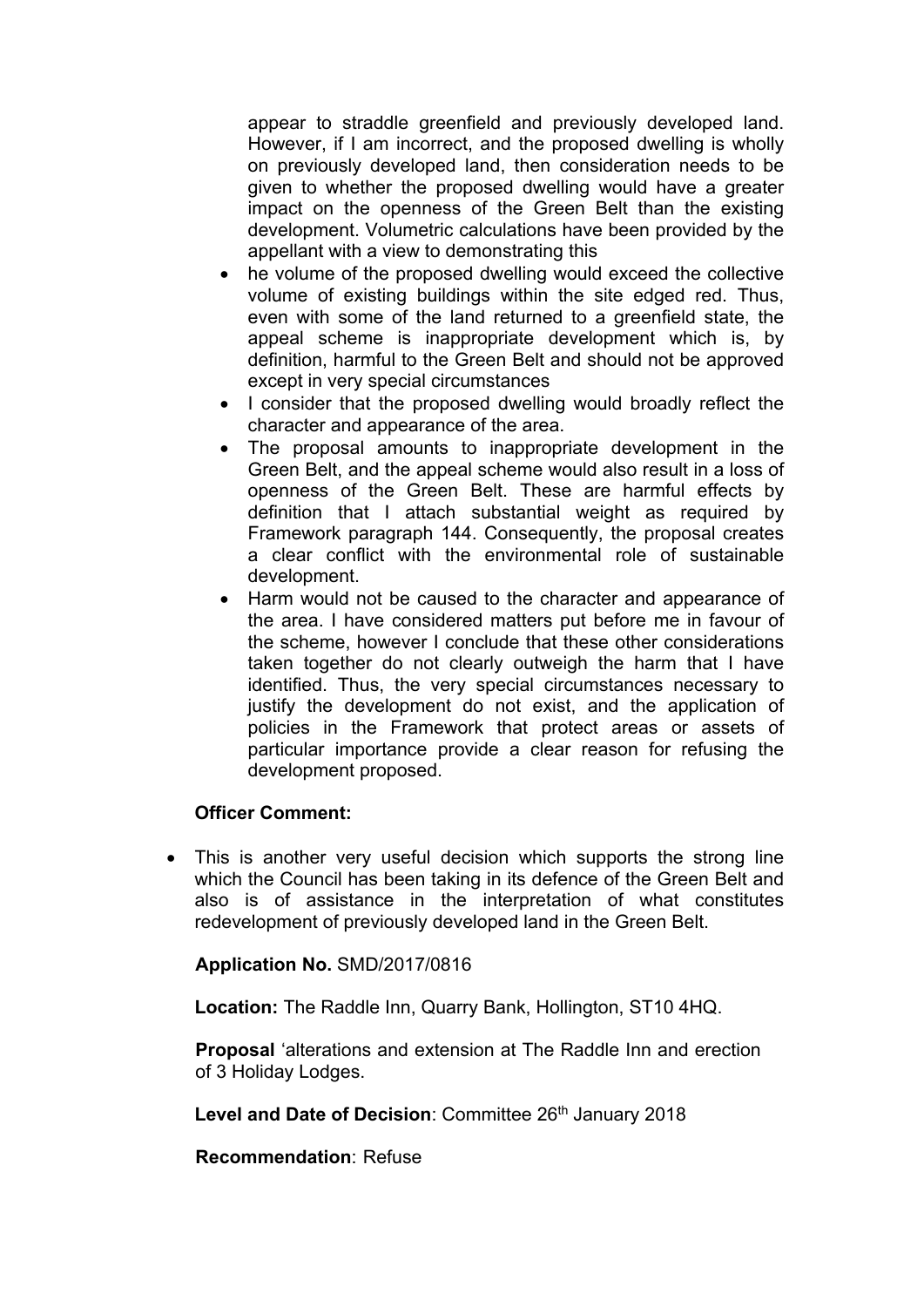**Decision**: Refused

**Appeal Decision and Date**: Part Allowed / Part Dismissed 1 st February 2019

**Method of Decision**: Written Representations

**Major / minor:** Minor

**Inspector:** Andrew McGlone BSc MCD MRTPI

#### **Costs awarded:** No

#### **Main Issues:**

The main issue is whether or not the proposed holiday lodges would be sustainable rural tourism in the context of local and national planning policies taking particular account of the location of the site and whether future users would have a choice of transport modes.

#### **Conclusions:**

The Inspector concluded:

- Some of the journeys to the site could be made by electric vehicles, which are a recognised sustainable transport mode, given the growing market share that they enjoy and the wider network of electric vehicle charge points capable of sustaining their use across the country. There is, however, no guarantee of visitors using such vehicles. Nor could their use be imposed.
- This benefit does not outweigh the overall effect of an increased number of car journeys
- As a result, the proposed holiday lodges would not be a location that offers, or is capable of offering good connectivity with other tourist destinations and amenities, particularly by public transport, walking and cycling.
- Given the limited facilities and services in Hollington, prospective visitors would be a reliant on the private car for travel to and from the public house. While a substantial number of vehicle trips may already occur to and from the public house, CS Policy E3 says that new tourist and visitor accommodation, should be developed in locations that offer, or are capable of offering, good connectivity with other tourist destinations and amenities, particularly by public transport, walking and cycling. Croxden Abbey is promoted as a pleasant walk by the Parish Council, but despite the proposal linking to public footpaths and roads in the area, due to the local area's terrain, some future visitors would be likely to be deterred from travelling by bicycle or on foot. Alton Towers is around 4.5 miles from the site. This is beyond what visitors are likely to want to, or be able to cycle or walk. Still, not every journey made by visitors or staff would be by car once at